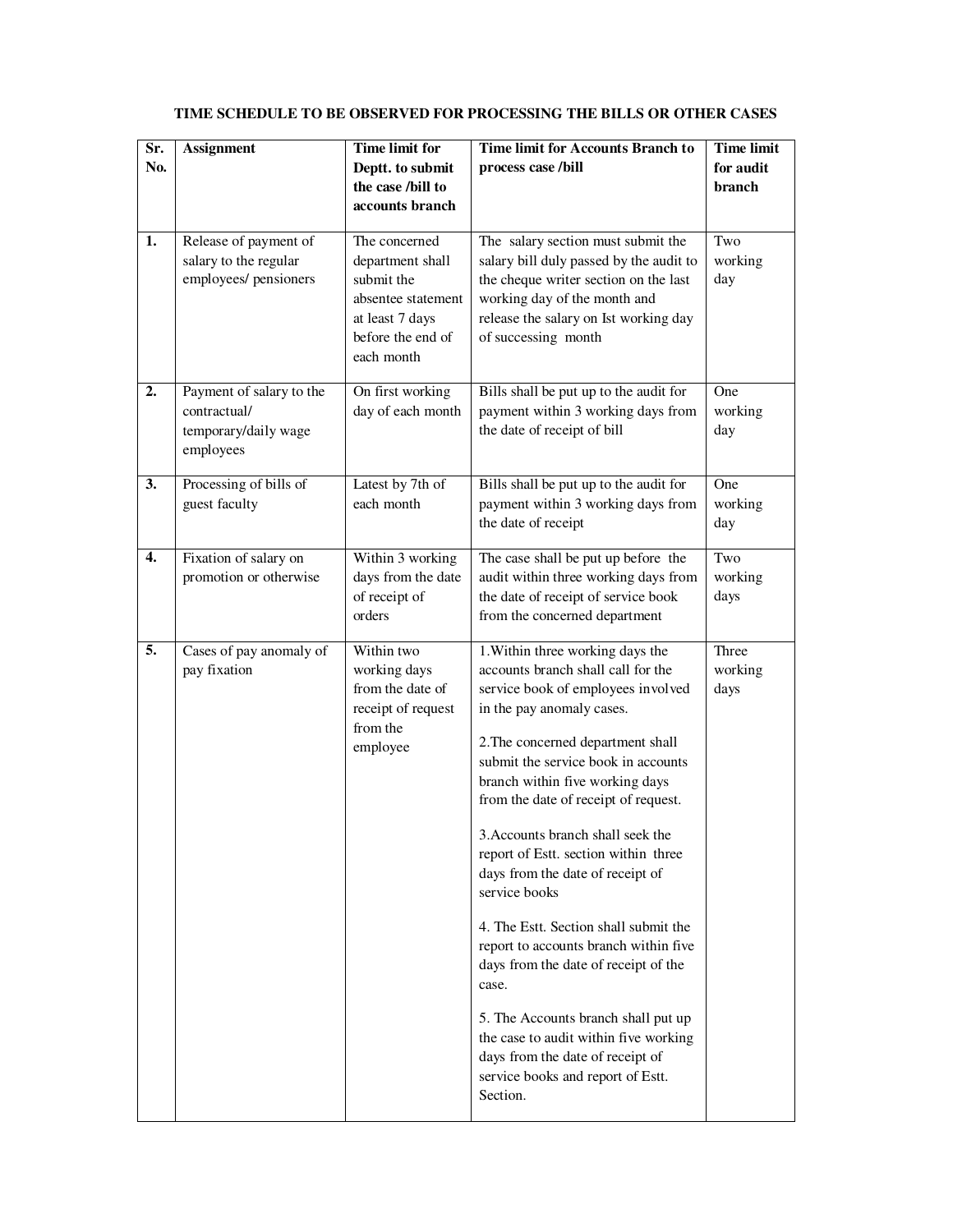| $\overline{6}$ . | Release of arrear of<br>anomaly/pay fixation etc.                                                                    | Within seven<br>working days<br>from the date of<br>the audit of the<br>revised pay<br>fixation   | Within five working days the case<br>shall be put up to the audit                                                                                                                                          | Three<br>working<br>days                                                                        |
|------------------|----------------------------------------------------------------------------------------------------------------------|---------------------------------------------------------------------------------------------------|------------------------------------------------------------------------------------------------------------------------------------------------------------------------------------------------------------|-------------------------------------------------------------------------------------------------|
| 7.               | Annual increment                                                                                                     | Latest by 5th day<br>of the month of<br>increment                                                 | The case shall be put up to the audit<br>within two working days from date<br>of receipt of service book from the<br>concerned department after<br>recording all the necessary entries                     | Three<br>working<br>days                                                                        |
| 8.               | Payment of TA/DA to<br>University employees                                                                          | Within one<br>working day from<br>the date of<br>submission by the<br>claimant                    | Bills shall be put up to the audit<br>within three working days from the<br>date of receipt of TA bills from the<br>concerned department complete in<br>all respect.                                       | One<br>working<br>day                                                                           |
| 9.               | Advance/Reimburse-ment<br>of LTC/HTC                                                                                 | Within two<br>working days<br>from the date of<br>submission of bill<br>by the claimant           | Bills shall be put up to the audit<br>within five working days from the<br>date of receipt of request alongwith<br>service book, sanction order and<br>other documents as per LTC/HTC<br>form              | Two<br>working<br>days                                                                          |
| 10.              | Leave encashment for<br><b>LTC</b>                                                                                   | Within two<br>working days<br>from the date of<br>submission of bill<br>by the claimant           | Bills shall be submitted to the audit<br>within three working days from the<br>date of receipt of the bill alongwith<br>sanction and service book and other<br>documents as per LTC form.                  | Two<br>working<br>days                                                                          |
| 11.              | Sanction for attending<br>conferences/ seminars etc.<br>out of budget head<br>"Improvement of<br>Education" (part-c) | Within one<br>working day from<br>the date of receipt<br>of application                           | Within three working days, the<br>recommendations shall be forwarded<br>to the office of Dean University<br>instructions for sanction                                                                      | Not<br>applicable                                                                               |
| 12.              | Advance/reimbursement<br>of bill of subsidy for<br>Improvement of<br>Education                                       | Within one<br>working day from<br>the date of<br>submission of bill<br>by the claimant            | Within three working days the bill<br>shall be put up to the audit                                                                                                                                         | One<br>working<br>day                                                                           |
| 13.              | Processing of case of<br>procurement of<br>goods/equipment/service<br>etc.                                           | Within one<br>working day after<br>the case is<br>recommended by<br>the Departmental<br>Committee | The case shall be submitted to the<br>office of the Vice-<br>Chancellor/Registrar/DUI/Dean<br>Research/FDO as the case may be<br>within 3 working days from the date<br>of its receipt from the department | Within two<br>working<br>days for the<br>cases which<br>require pre<br>audit of the<br>purchase |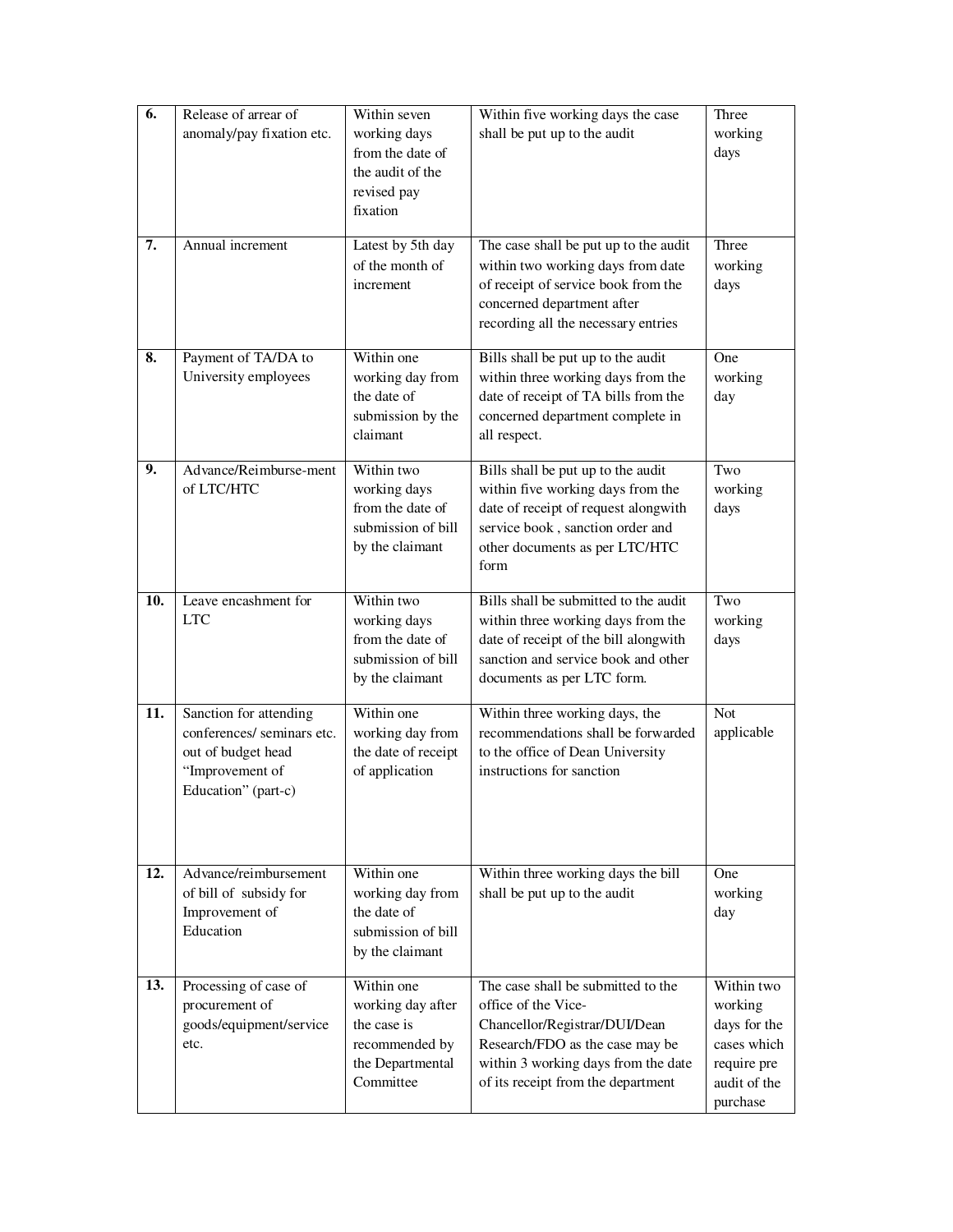|     |                                                                                          |                                                                                                                     |                                                                                                                                                                                                                                                                                                                                                                                              | order                         |
|-----|------------------------------------------------------------------------------------------|---------------------------------------------------------------------------------------------------------------------|----------------------------------------------------------------------------------------------------------------------------------------------------------------------------------------------------------------------------------------------------------------------------------------------------------------------------------------------------------------------------------------------|-------------------------------|
| 14. | Processing of other cases<br>requiring<br>sanction/approval of<br>higher authorities     | As per the<br>requirement of the<br>department                                                                      | The case shall be put up to the office<br>of the Vice-<br>Chancellor/Registrar/DUI/Dean<br>Research/FDO as the case may be<br>within three working days from the<br>date of its receipt from the<br>department.                                                                                                                                                                              | <b>Not</b><br>applicable      |
| 15  | Release of advance or<br>payment of bills of<br>purchase/procurement of<br>services etc. | Within two<br>working days after<br>recording<br>necessary<br>certificates and<br>entries in stock<br>register etc. | Bills shall be put up before the audit<br>within three working days from the<br>date of receipt of payment voucher<br>along with bills and other documents<br>from the concerned department                                                                                                                                                                                                  | Within two<br>working<br>days |
| 16. | Adjustment of advance                                                                    | Within 30<br>working days<br>from the date of<br>conclusion of<br>concerned event                                   | Case shall be put up to the audit<br>within three working days from the<br>date of receipt of adjustment<br>vouchers complete in all respects<br>from the department                                                                                                                                                                                                                         | Three<br>working<br>days      |
| 17. | Intimation to the<br>concerned official/teacher<br>regarding adjustment of<br>advance    | Not applicable                                                                                                      | Within two working days after the<br>audit of adjustment of advance                                                                                                                                                                                                                                                                                                                          | <b>Not</b><br>applicable      |
| 18. | Pension, Gratuity and<br>Leave Encashment                                                | Within one<br>working day after<br>the receipt of<br>orders of<br>competent<br>authority                            | 1. Pension case shall be put up to the<br>Audit within ten working days from<br>the date of receipt of pension form<br>complete in all respect alongwith<br>NOC's and service book.<br>2. Gratuity and Leave Encashment<br>cases shall be put up to the Audit<br>within five working days from the<br>date of receipt of orders from the<br>Establishment Section alongwith<br>Service Book. | Two<br>working<br>days        |
| 19. | <b>Medical Bills</b>                                                                     | Within one<br>working day from<br>the submission of<br>bill by the<br>claimant                                      | It shall be put up before the Audit<br>within five working days from the<br>date of receipt of Medical Bills from<br>the office of Chief Medical Officer,<br>PUHC, duly verified and passed for<br>payment.                                                                                                                                                                                  | Two<br>working<br>days        |
| 20. | Finalization of utilization<br>certificate and statement<br>of expenditure               |                                                                                                                     | The Accounts Branch shall<br>1.<br>prepare a draft statement of<br>expenditure and utilization<br>certificate within a period of 15<br>days from the date of closing of                                                                                                                                                                                                                      | Five<br>working<br>day        |